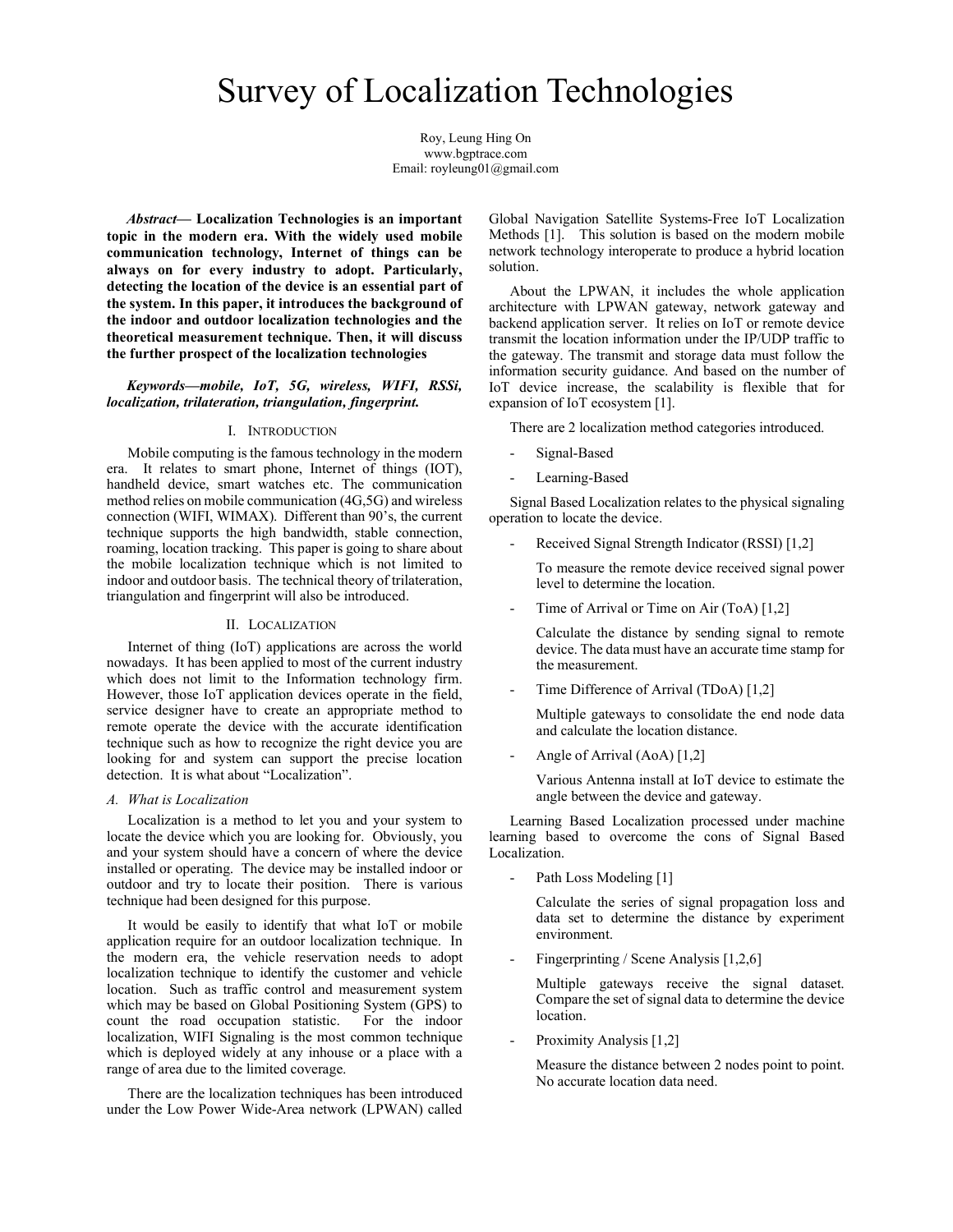### B. Modern Outdoor Locaization Technique

In the outdoor environment, the most common localization technique is mobile cellular network because the mobile cellsite has been deployed widely. The mobile network base station has been built in cell based to cover a long-range area [2,7].

5G cellular network operates with multiple base station nodes around the wide area range. The location measurement is working under the technique on ToA, TDoA and AoA [1,7]. The trilateration and triangulation method is used for the location calculation {Part III}. The specification of the 5G antenna support the precisely measurement of the device location with multiple high degree and half-power beamwidth supported [7].

Especially, 5G operation bandwidth is from 24.25GHz to 52.6GHz outdoor and IEEE 802.11 ad from 57GHz to 71GHz indoor, the accuracy of the location measurement enhanced due to the wide bandwidth support no matter outdoor and indoor.



Fig. 1. Cellular network - Based Station and Mobile Node

In Fig. 1, the Blue Triangle refer to base station. Red for the mobile node. Yellow for the distance.

## C. 3 Main Indoor Locaization Technique

Under the Indoor environment, the signal would be in short-range with the limited coverage. For the most common used, Bluetooth, WIFI and Radio Frequency Identification (RFID) are the major techniques in indoor localization [2].

- Bluetooth

It operates in the short-range area. Most popularly in handheld device. It uses 2.4GHz frequency. In Bluetooth version 5.1, it supports the angle direction measurement. The signal level can be measured by RSSI also. However, due to 2.4GHz channel overlap with WIFI signal, long-term localization broadcast measurement will affect the specific area's bandwidth performance [2].

- WIFI

The most common technology adopted in the indoor environment. It operates in 2.4GHz and 5GHz with possibly multiple antennas and devices which can cooperation to support large-range coverage (indoor scale).

WIFI access-point (AP) is possible to support the indoor localization function in fingerprint structure, RSSI measurement, TOA, TDOA, AOA [1,2] etc.

- RFID

Radio Frequency Identification is based on a tag with active, passive frequency response. There are several types of frequency range used at RFID tag. However, the supporting distance is short. By using UHF which operate under 860 -960MHz, the RFID signal can operate up to 10 meters. The RFID solution will be based on a RFID tag and the detector for the localization identification.

## III. TRILATERATION AND TRIANGULATION

For the fundamental of the localization techniques, it is used the signal strength, trilateration and triangulation which related to the mathematical calculation.

#### A. Received Signal Strength Indicator - RSSI

 To further discuss with one localization technique. The RSSI would be the one most inexpensive technique for the localization [2]. However, there are some problems which the signal noise ratio will affect the accuracy.

 RSSI based on measuring the device distance by signal ratio between the IoT nodes / mobile device and base station. The multiple base stations will be forming a trilateration [Fig.1] to measure the mobile device location [2].

$$
RSSi = -10nlog10(d) + A
$$
 {1}

If A for reference distance (1m), we can calculate the d (distance values). By Trilateration form, the accurate location could be obtained by calculation.

### B. Trilateration

Trilateration is based on signal level by straight line distance calculation to estimate the location, it is related to the length / distance between base stations and mobile devices.

Referring to Fig.2, 3 base stations measure the signal level between mobile node. By calculate it, the Pythagoras theorem has been used [3].

$$
Ri^2 = Xi^2 + Yi^2
$$
 {2}

 The radius signal circle from base stations which is equal to the length between the base stations and remote nodes. As refer to RSSi formula  $\{1\}$ , the distance (Di) is calculated by the signal length. That is equivalent between the radius values of base station signal range. By multiple base stations signal calculation in signal range, the crossing point between 3 range will be the estimated location of the mobile node.

Mobile Node =  $(X, Y)$  = Unknown Base station  $1 = (X1, Y1)$ Base station  $2 = (X2, Y2)$ Base station  $3 = (X3, Y3)$  RSSi distance from Base Station 1 to Mobile Node = D1 RSSi distance from Base Station 2 to Mobile Node = D2

RSSi distance from Base Station 3 to Mobile Node = D3

 Under Pythagoras theorem, we could summarize as follow. [Fig. 2.]

 $D1^2 = (X1-X)^2 + (Y1-Y)^2$